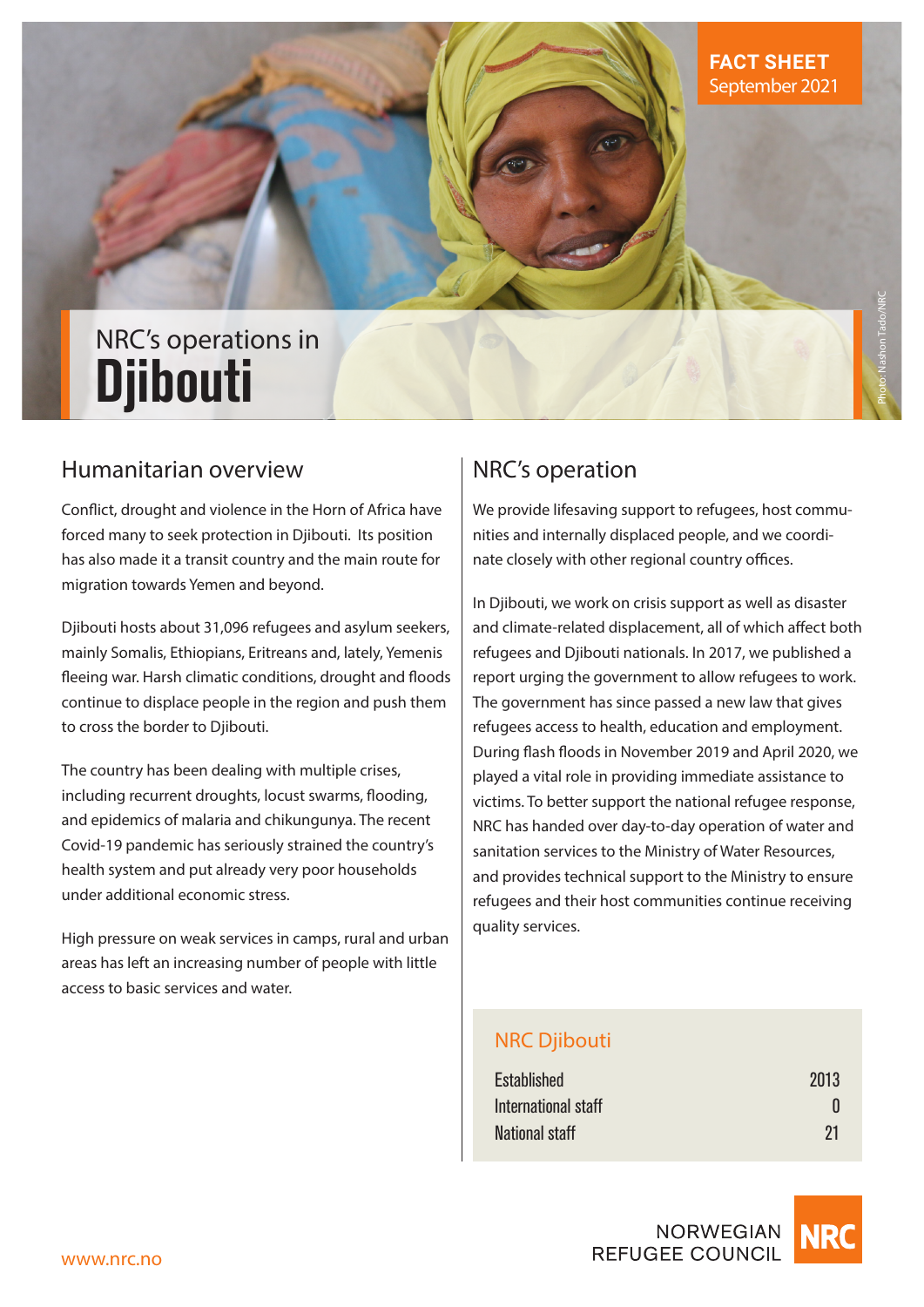

## **NRC Djibouti**

**Country office**  Djibouti City

**Areas of operation**  Ali Sabieh, Obock



### **NRC Djibouti**

Country director: Mohamed Abdi Email: mohamed.abdi@nrc.no Phone: + 967 738 401 702

Livelihoods and food security

Refugees have little to no work, opportunities or income earning alternatives. Limitations on income generating opportunities negatively affect household and community dynamics, and constitutes a protection risk. Food insecurity is driven by droughts and other natural hazards like flooding. The Covid-19 outbreak and global food pricing changes have also negatively affected food access and affordability.

Our livelihoods activities target both refugees and host communities with:

- cash grants and in-kind kits for small business startups
- training on microenterprise and business management

#### Shelter and settlements

As crises continue in neighbouring countries including Eritrea, Somalia and Yemen, refugees in Djibouti require better housing to shelter them through their time in displacement. Our shelter teams:

www.nrc.no/djibouti Address: Gabode V, lot 11 close to Proxyshop, Djibouti City

- through cash voucher assistance, construct permanent shelters for refugees and poor members of the local community
- repair damaged shelters for refugees and improve designs and materials, to sustain extreme weather
- provide training to refugees on shelter construction so they can fully participate in the construction process while earning a living
- provide emergency shelter kits for new arrivals and distribute non-food items
- rehabilitate and upgrade refugee settlements
- construct centres for girls and women
- rehabilitate shelters/latrines for vulnerable urban populations affected by floods
- respond to destruction caused by flash floods by distributing cash grants/vouchers for non-food items

#### Water, hygiene and sanitation (WASH)

We support the Ministry of Water Resources to provide WASH services in refugee settlements and host communities. Our WASH experts provide technical support to the Ministry of Water Resources to: